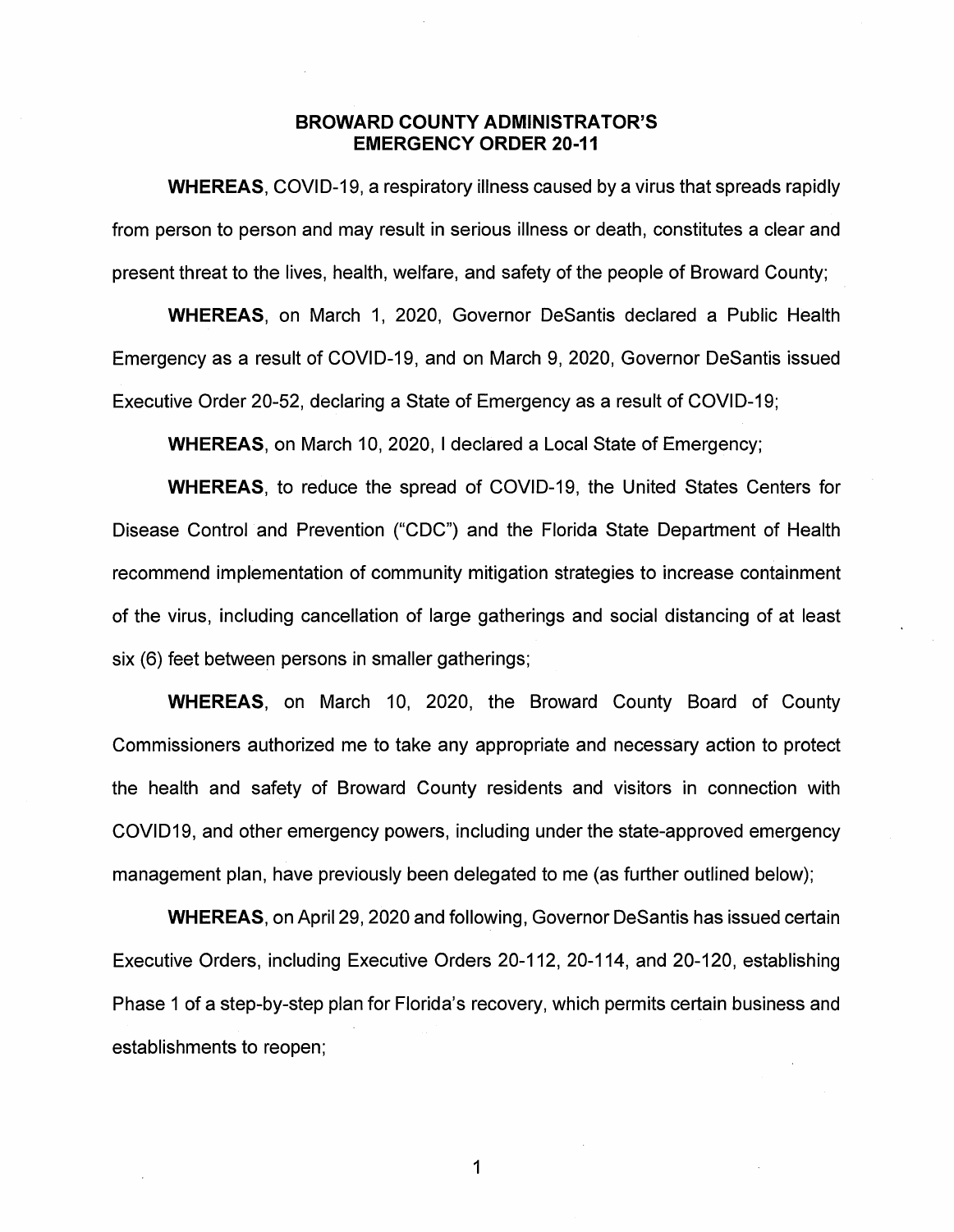**WHEREAS,** due to the increased incidence of COVID-19 disease and extensive spread in southeast Florida, Governor DeSantis initially excluded Broward County, as well as Miami-Dade and Palm Beach Counties, from the initial scope of the Phase 1 reopening, and only included Miami-Dade County and Broward County in the Phase 1 reopening on May 14, 2020, pursuant to Executive Order 20-122;

**WHEREAS,** on May 14, 2020, I issued Emergency Order 20-10, permitting certain additional businesses and establishments to reopen on Monday, May 18, 2020, consistent with elements of the Phase 1 reopening permitted by the Governor;

**WHEREAS,** despite significant progress in containing COVID-19, southeast Florida remains the epicenter of the COVID-19 disease in Florida, and to the full extent permissible under applicable law, and in continued coordination with our municipalities, Broward County must retain the ability to limit or condition the reopening of additional facilities as required to protect our residents; and

**WHEREAS,** amending the below referenced language in Broward County Emergency Orders 20-05 and 20-10, *nunc pro tunc*, will preserve the ability of the County to limit or condition the reopening of such facilities as required,

**NOW, THEREFORE,** I, Bertha Henry, the Broward County Administrator, pursuant to my emergency authority under Sections 8-53 and 8-56 of the Broward County Code of Ordinances, as well as the authority granted to me by the Declaration of Emergency issued by Governor DeSantis in Executive Order 20-52, by Chapter 252, Florida Statutes, by the Board of County Commissioners, and by the Broward County Comprehensive Emergency Management Plan, hereby order as follows:

2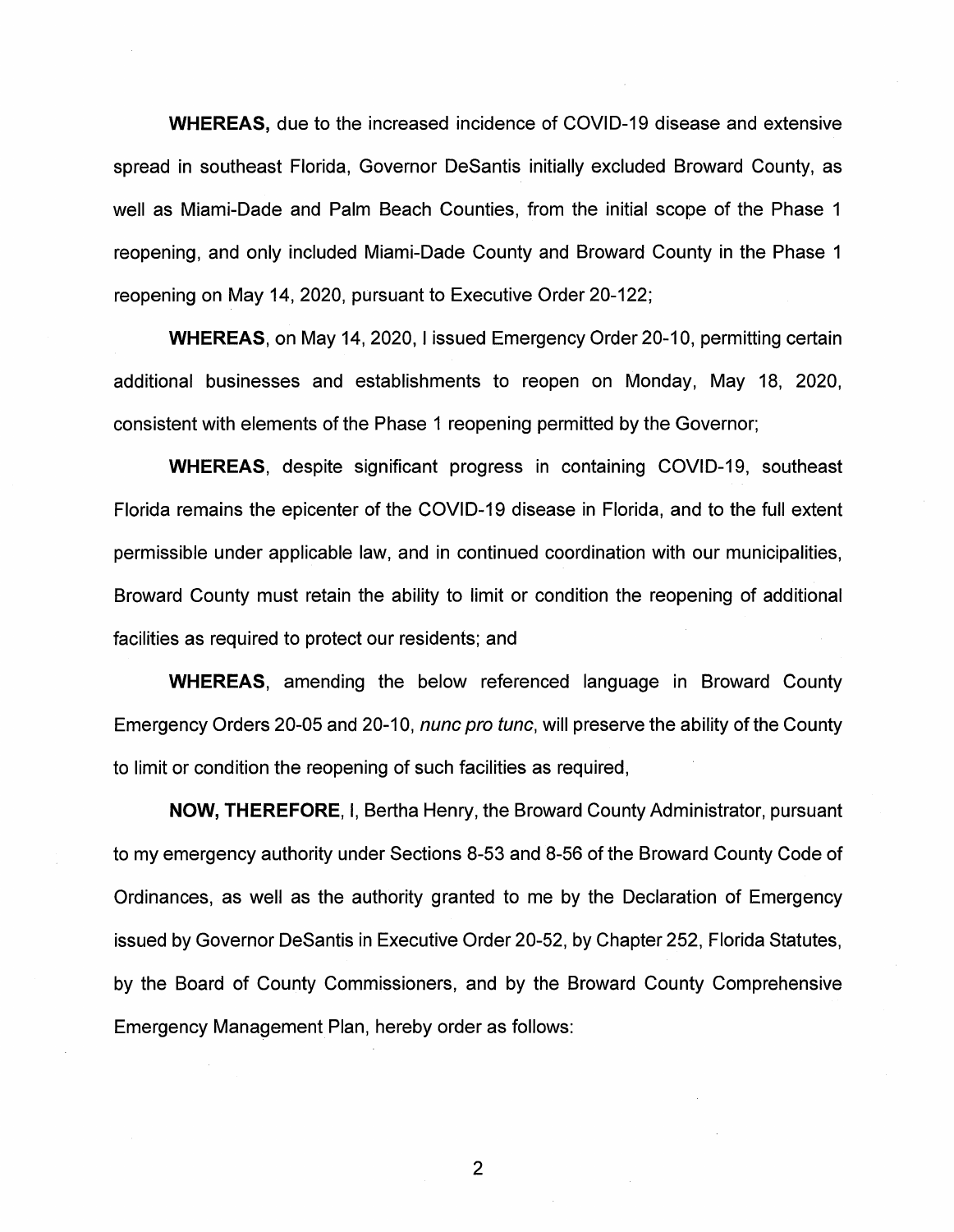### Section 1. **Amendment to Emergency Orders 20-05 and 20-10.**

Section 3 of Broward County Emergency Order 20-05, and Section 12 of Broward County Emergency Order 20-10, are hereby amended and replaced in their entirety with the following, *nunc pro tunc*:

# **"Applicability; Severability.**

This Emergency Order supersedes any contrary provision in any prior Broward County Emergency Order. Except as superseded, all Broward County Emergency Orders remain in full force and effect. This Emergency Order applies to incorporated and unincorporated areas within Broward County, but has no application outside of Broward County. The provisions of this Emergency Order shall serve as minimum standards, and municipalities within Broward County may establish more stringent standards within their jurisdictions, to the extent permitted by law. Any provision(s) within this Emergency Order that (i) conflict(s) with any state or federal law or constitutional provision, or (ii) conflict(s) with or are superseded by a current or subsequently-issued Executive Order of the Governor or the President of the United States solely to the extent such Executive Order (a) expressly preempts the substance of this Emergency Order or (b) imposes stricter closures than set forth herein, shall be deemed inapplicable and deemed to be severed from this Emergency Order, with the remainder of the Emergency Order remaining intact and in full force and effect. To the extent application of some or all of the provisions of this Emergency Order is prohibited on the sovereign land of a federally or state recognized sovereign Indian tribe, such application is expressly excluded from this Emergency Order."

3